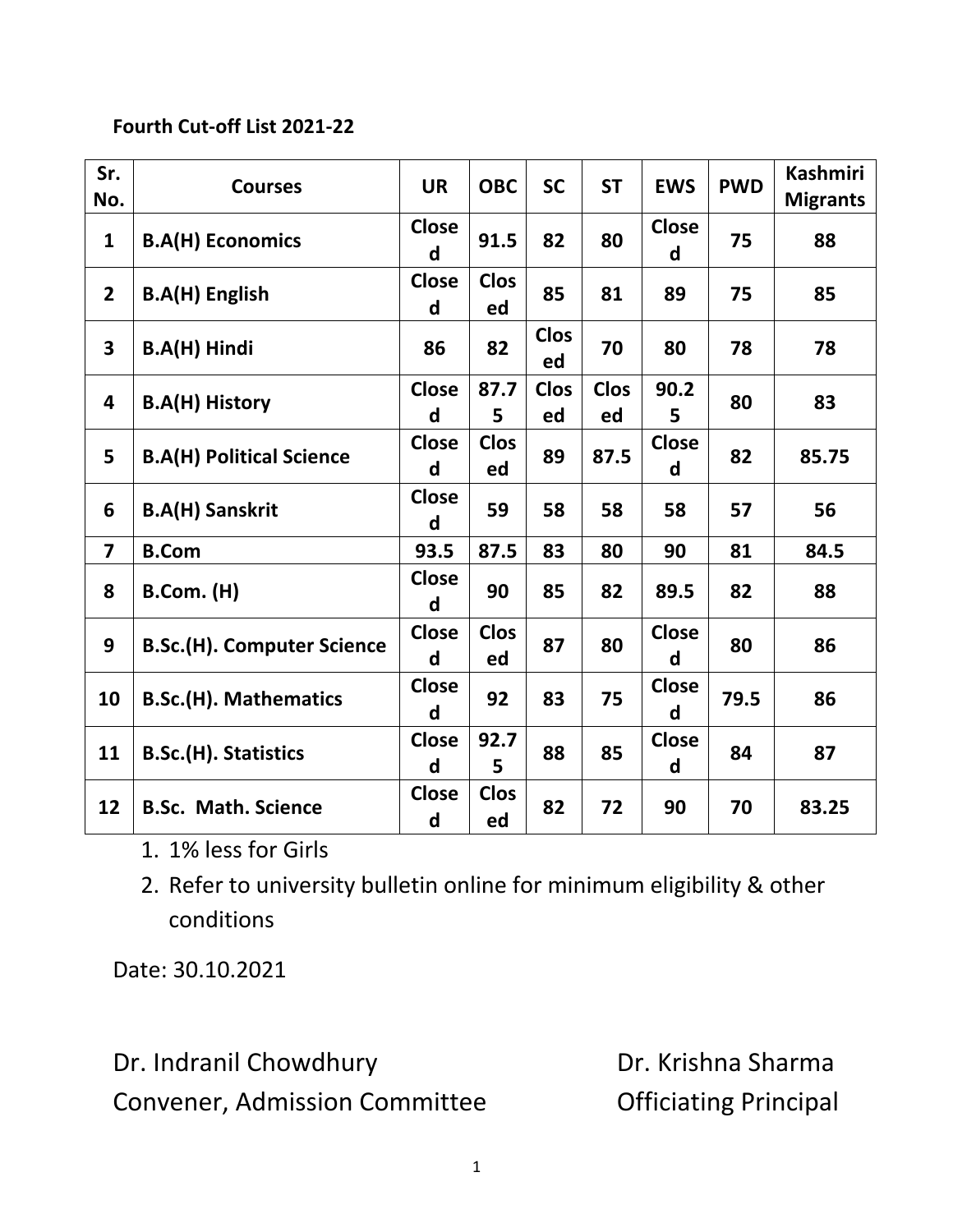## **B.A. Programme (Admissions 2021-22)**

| Sr.<br>No.              | <b>Courses</b>                                           | <b>UR</b>         | <b>OBC</b>        | <b>SC</b>         | <b>ST</b>         | <b>EWS</b>        | <b>PWD</b>        | <b>Kashmiri</b><br><b>Migrants</b> |
|-------------------------|----------------------------------------------------------|-------------------|-------------------|-------------------|-------------------|-------------------|-------------------|------------------------------------|
| $\mathbf{1}$            | <b>History, Political Sc.</b>                            | <b>Clos</b><br>ed | <b>Clos</b><br>ed | 87                | 86                | 89                | <b>Close</b><br>d | 83                                 |
| $\overline{2}$          | <b>Accounting and Finance,</b><br><b>Economics</b>       | <b>Clos</b><br>ed | <b>Clos</b><br>ed | 87                | 86                | <b>Close</b><br>d | 80                | 83                                 |
| $\overline{\mathbf{3}}$ | <b>Entrepreneurship and</b><br>small business, Economics | <b>Clos</b><br>ed | 89                | 88                | 87                | 91                | 81                | 84                                 |
| 4                       | <b>Computer Application,</b><br><b>Economics</b>         | <b>Clos</b><br>ed | 88.5              | <b>Clos</b><br>ed | <b>Clos</b><br>ed | <b>Close</b><br>d | <b>Close</b><br>d | <b>Closed</b>                      |
| 5                       | <b>Computer Application,</b><br><b>Mathematics</b>       | <b>Clos</b><br>ed | <b>Clos</b><br>ed | 87                | <b>Clos</b><br>ed | <b>Close</b><br>d | <b>Close</b><br>d | <b>Closed</b>                      |
| 6                       | <b>Political Sc., Physical</b><br><b>Education</b>       | <b>Clos</b><br>ed | <b>Clos</b><br>ed | <b>Clos</b><br>ed | <b>Clos</b><br>ed | 88                | 73                | 82                                 |
| $\overline{7}$          | <b>Political Sc., Economics</b>                          | <b>Clos</b><br>ed | 88.5              | 86                | <b>Clos</b><br>ed | 90                | 80                | 83                                 |
| 8                       | <b>Political Sc., English</b>                            | <b>Clos</b><br>ed | <b>Clos</b><br>ed | <b>Clos</b><br>ed | <b>Clos</b><br>ed | 90                | 80                | 83                                 |
| 9                       | <b>Political Sc., Sanskrit</b>                           | <b>Clos</b><br>ed | <b>Clos</b><br>ed | <b>Clos</b><br>ed | <b>Clos</b><br>ed | 80                | 68                | 77                                 |
| 10                      | <b>Political Sc., Hindi</b>                              | <b>Clos</b><br>ed | <b>Clos</b><br>ed | <b>Clos</b><br>ed | <b>Clos</b><br>ed | 87                | <b>Close</b><br>d | 83                                 |
| 11                      | <b>History, English</b>                                  | <b>Clos</b><br>ed | <b>Clos</b><br>ed | 87                | <b>Clos</b><br>ed | <b>Close</b><br>d | 80                | 81                                 |
| 12                      | <b>History, Hindi</b>                                    | <b>Clos</b><br>ed | <b>Clos</b><br>ed | <b>Clos</b><br>ed | 82.5              | 87.5              | <b>Close</b><br>d | 81                                 |
| 13                      | <b>Mathematics, Economics</b>                            | <b>Clos</b><br>ed | <b>Clos</b><br>ed | 87                | <b>Clos</b><br>ed | 90                | <b>Close</b><br>d | 84                                 |
| 14                      | Sanskrit, History                                        | <b>Clos</b><br>ed | <b>Clos</b><br>ed | <b>Clos</b><br>ed | 75                | <b>Close</b><br>d | <b>Close</b><br>d | 75                                 |

1. 1% less for Girls

2. Refer to university bulletin online for minimum eligibility & other conditions

Date: 30.10.2021